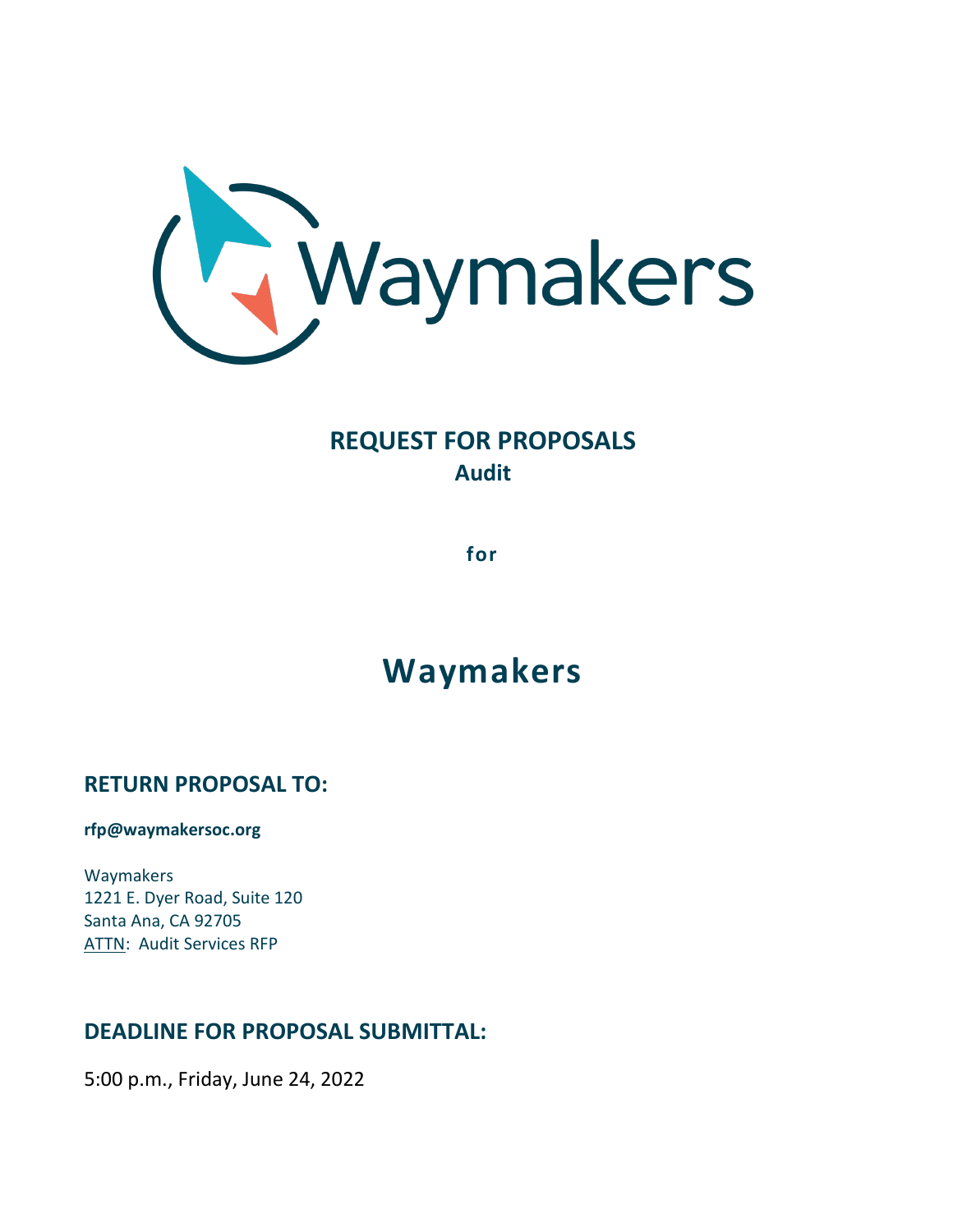

# Waymakers **Request for Proposal** -<br>Audit Services

# **TABLE OF CONTENTS**

| VI.          |  |
|--------------|--|
| $V_{\cdot}$  |  |
|              |  |
| $\mathbf{I}$ |  |
| III.         |  |
|              |  |
|              |  |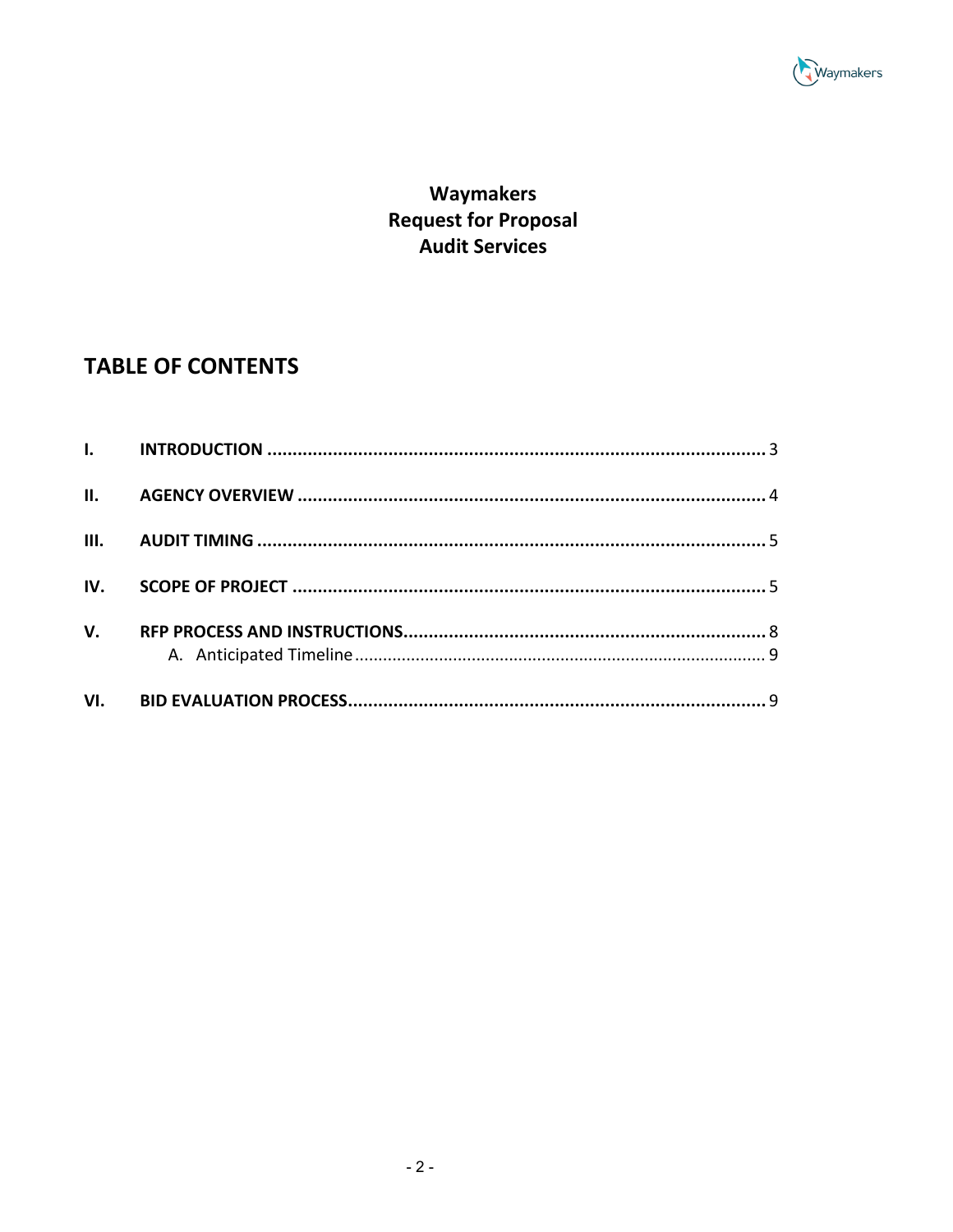

### **INTRODUCTION**

Waymakers is accepting competitive proposals from CPA firms that have extensive experience in providing audit and tax services for nonprofit organizations.

This request for proposal (RFP) contains background information on Waymakers and specific information that must be included in the proposals submitted. An electronic version of the proposal must be received no later than **Friday***, June 24, 2022 on or before 5:00 p.m. PT*. Any submissions received after this date will not be considered as valid unless acts of nature prohibit the bidder from meeting the deadline.

Electronic copies must be delivered via email to rfp@waymakersoc.org. If necessary, physical copies may be delivered directly to our office at the following address:

Waymakers 1221 E. Dyer Road, Suite 120 Santa Ana, CA 92705 Attn: Audit Services RFP

Responses to the RFP will be accepted from all qualified firms who are able to meet the required specifications set forth in the RFP. Please make sure you address all of the requirements.

#### RFP Inquiries

All questions and/or issues should be submitted in writing by email to [rfp@waymakersoc.org.](mailto:rfp@waymakersoc.org) [Rfp@waymakersoc.org](mailto:Rfp@waymakersoc.org) shall be the sole medium of contact from the date of release of this RFP until the announcement of its award. Any oral communications with Waymakers will be considered unofficial and nonbinding. CPA firms should rely only on written statements and electronic communications issued from [rfp@waymakersoc.org.](mailto:rfp@waymakersoc.org)

This document contains proprietary and confidential information pertaining to Waymakers. The information contained in this document may not be published, disclosed or used for any purpose other than to prepare the response to this Request for Proposal (RFP), without the prior written consent of Waymakers.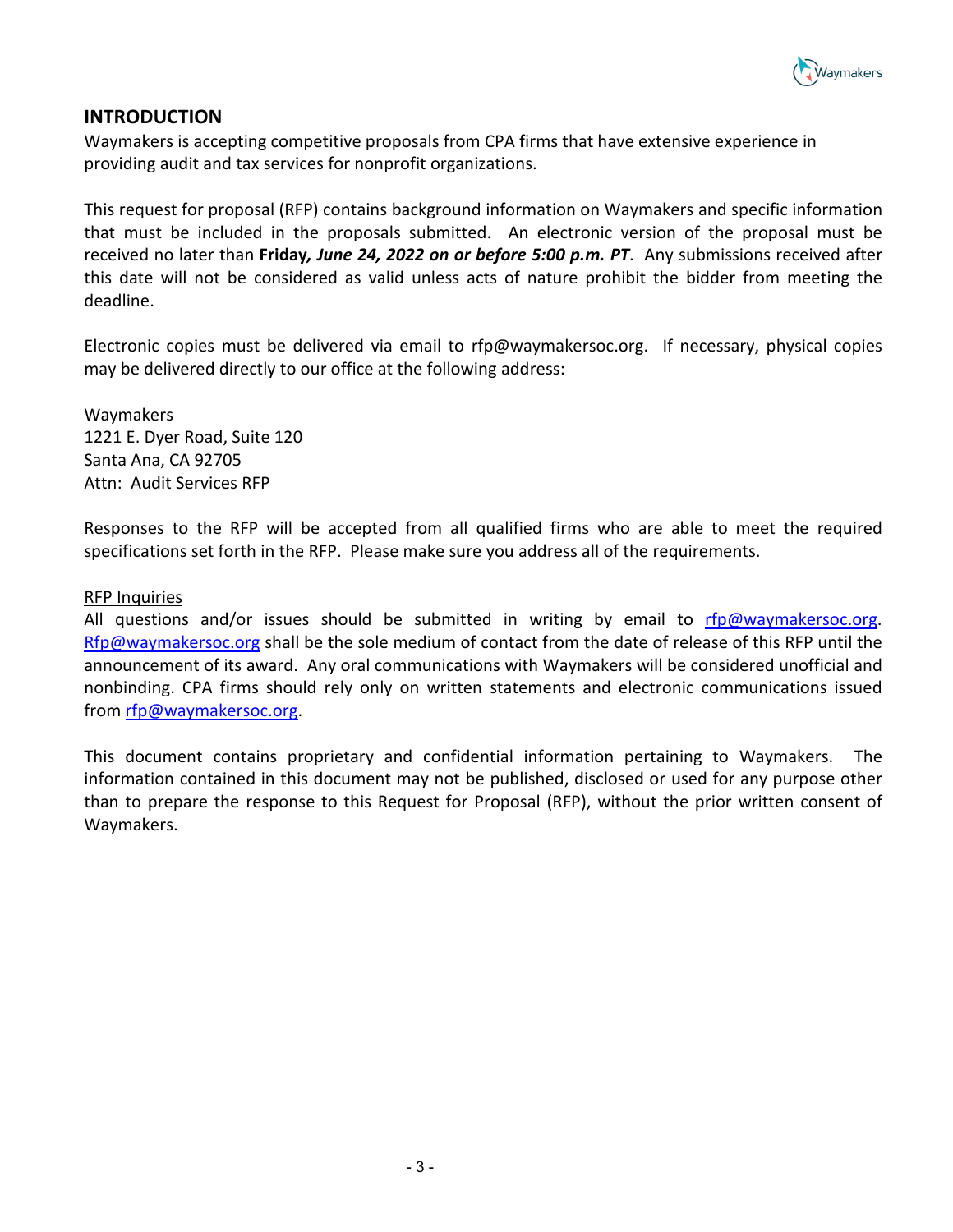

### **AGENCY OVERVIEW**

Waymakers is an Orange County non-profit committed to helping individuals who are experiencing conflict and crisis make their way to a place of strength and stability. Waymakers was established in 1972 as Community Service Programs, Inc. at the University of California, Irvine and has since grown significantly in size and scope of program services. Specifically, Waymakers programs include:

**Sheltering Children** ages 11-17 who are homeless, runaway, abused, or those struggling with mental health issues. Waymakers Youth Shelter Program offers a short-term crisis intervention residential program with the goal of family reunification. Children are given emergency shelter (usually 21 days), regular meals, 24-hour supervision, individual, group and family counseling, academic tutoring, safety education, life skills development activities, and aftercare services.

**Sheltering Children and Transitional Age Youth** ages 11-25 who are homeless, runaway, abused or struggling in the aftermath of a mental health crisis. Children and youth receive emergency shelter (usually 21 days) in home-like settings, which are favorable for healing. Waymakers tailors services to individual needs but all receive the following supportive services: regular meals and other basic needs; 24-hour onsite supervision; individual, group, and family counseling; academic tutoring, college and employment preparation; safety education; communication and healthy relationships skills; and aftercare services.

**Supporting Victims** of crime and surviving family members as they learn to cope with the aftermath of crime. Waymakers Victim Assistance Programs provide comprehensive services for individuals who are victims of any types of crime. Waymakers advocates for victims' rights, provides emergency assistance in the aftermath of crime, provides on-going support to alleviate the trauma, and eases the process of participation in the criminal justice system.

**Counseling Families** and youth by providing early intervention and needed support services. Waymakers Youth Development Programs work with juveniles who have come to the attention of law enforcement, children whose behaviors or mental health concerns impact stability in their homes or create high risk for gang involvement, or youth who have complex needs based on mental health concerns and involvement with the criminal justice system.

**Resolving Conflicts** by providing trained mediators to help individuals experience conflict find ways to communicate their concerns and arrive at resolution. Waymakers Dispute Resolution Services' trained volunteer and staff mediators guide disputants through a best practice model of conflict resolution in order to find an agreement that works for individuals on both sides of the conflict.

**Educating Communities** through sexual assault, human trafficking, family violence, and alcohol, tobacco, and other drug prevention and education programs that provide members of the Orange County community information needed to lead healthier and safer lives. Waymakers provides education, technical assistance, and media campaigns through a diverse network of community partners.

Waymakers staff members are located in sites throughout Orange County with the corporate office in Santa Ana. The agency has just over 350 employees and utilizes more than 1,300 volunteers each year. Revenue for fiscal year 2020-2021 was over \$25M and anticipated to be approximately \$28M for FY 21- 22. The Agency Operating Budget for FY 22-23 is estimated to be between \$28M to \$33M. The agency serves more than 45,000 individuals each year and expected to increase.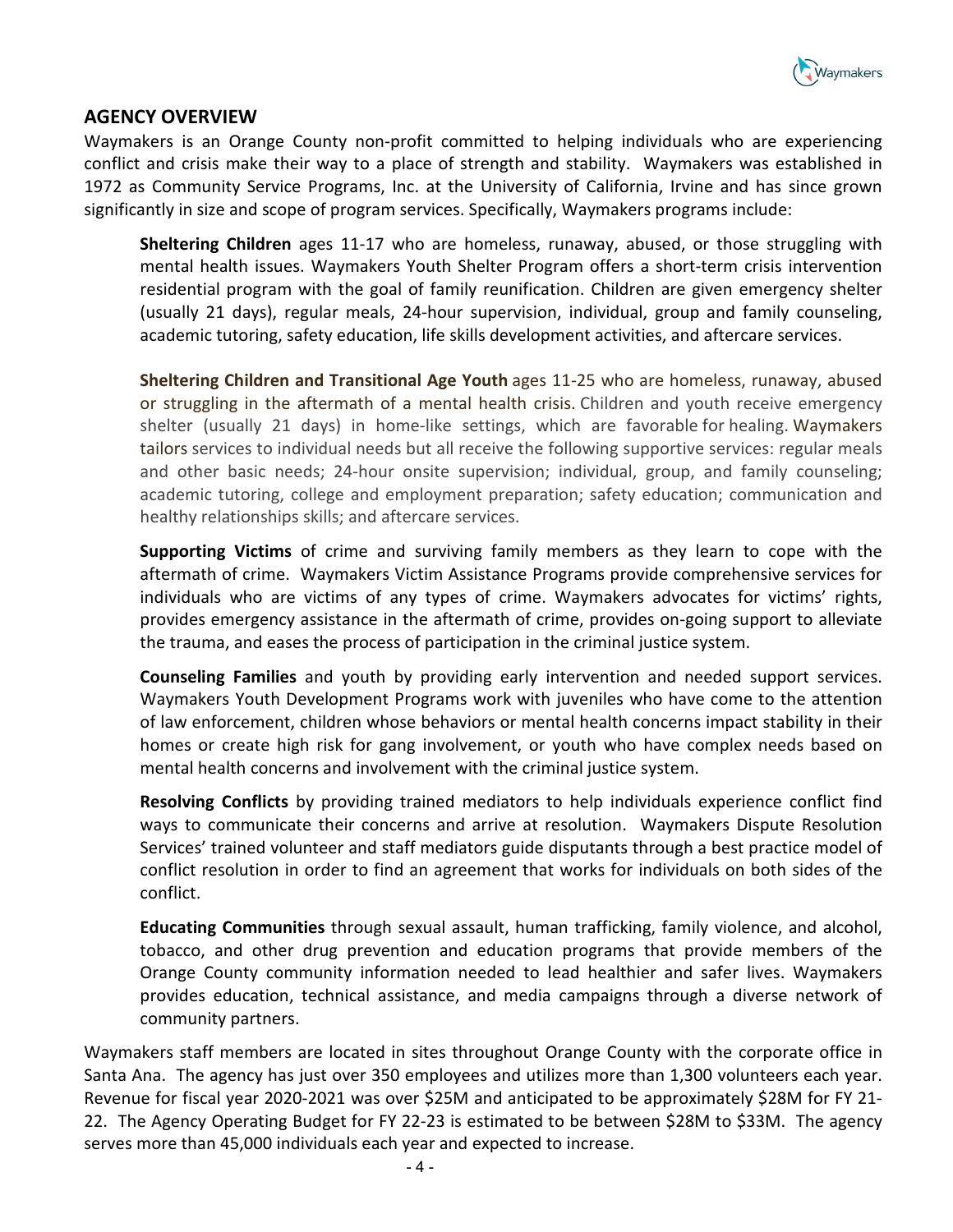

Waymakers' annual revenue is primarily obtained through grant funding from federal and state government grants and contracts. As the recipient of federal funds Waymakers is obligated to ensure that all funds are used prudently in support of its mission and in full compliance with federal grant management requirements. Waymakers satisfies this responsibility by periodically reviewing services received from all vendors and seeking competitive proposals to maintain compliance with federal awards procurement requirements.

Waymakers has a June 30<sup>th</sup> fiscal year-end and uses AccuFund general ledger/accounting software. The Finance and Accounting department prepares agency-level and program-specific budgets and budget modifications, handles reimbursement claims, payroll, accounts receivable, accounts payable, maintains general ledger and prepares financial statements and reports, and assists in agency-wide and programspecific audits. The Chief Financial Officer oversees the Finance and Accounting department and a staff of 10, including a Controller, Payroll Administrator, Grant Accountants, Staff Accountants, Budget and Financial Control Manager, Financial Analyst and an Accounting Specialist.

# **PURPOSE**

The purpose of this request for proposal (RFP) is to obtain the services of an independent certified public accounting firm to perform a financial and compliance audit of Waymakers in accordance with OMB Circular A-133, the Single Audit Act, Governmental Auditing Standards, and applicable federal and state laws and regulations. The audit will cover the Waymakers' fiscal year end of June 30, 2022, June 30, 2023 and June 30, 2024 with an option to extend the services for up to an additional two years.

#### **AUDIT TIMING**

We anticipate the audit fieldwork to begin by October 11, 2022 and expect the delivery of the audit report and Single Audit Report and management letter by December 9, 2022.

For the 401K Audit fieldwork is anticipated to start December 1, 2022 and expect the delivery of the 401k Audit report and management letter by January 20, 2023.

Draft tax returns are expected to be provided to us by January 31, 2023.

# **SCOPE OF THE SERVICES NEEDED**

The services include:

- 1. Annual Financial Audit
- 2. Single Audit
- 3. 401K Audit (plan period July 1 to June  $30<sup>th</sup>$ )
- 4. 990 preparation along with 199 and RRF-1
- 5. Attend or conduct meetings with the Board Audit Committee pre and post audits and Board presentation of final Audited Financial Reports
- 6. Available for guidance for new GAAP requirements and other possible unique situations.

#### **PROPOSAL PREPARATION**

*Your response must include a reply to each of the requirements below and should not exceed 10 pages in length.*

In order to facilitate the review process and obtain the maximum degree of comparison, your proposal should include the following information: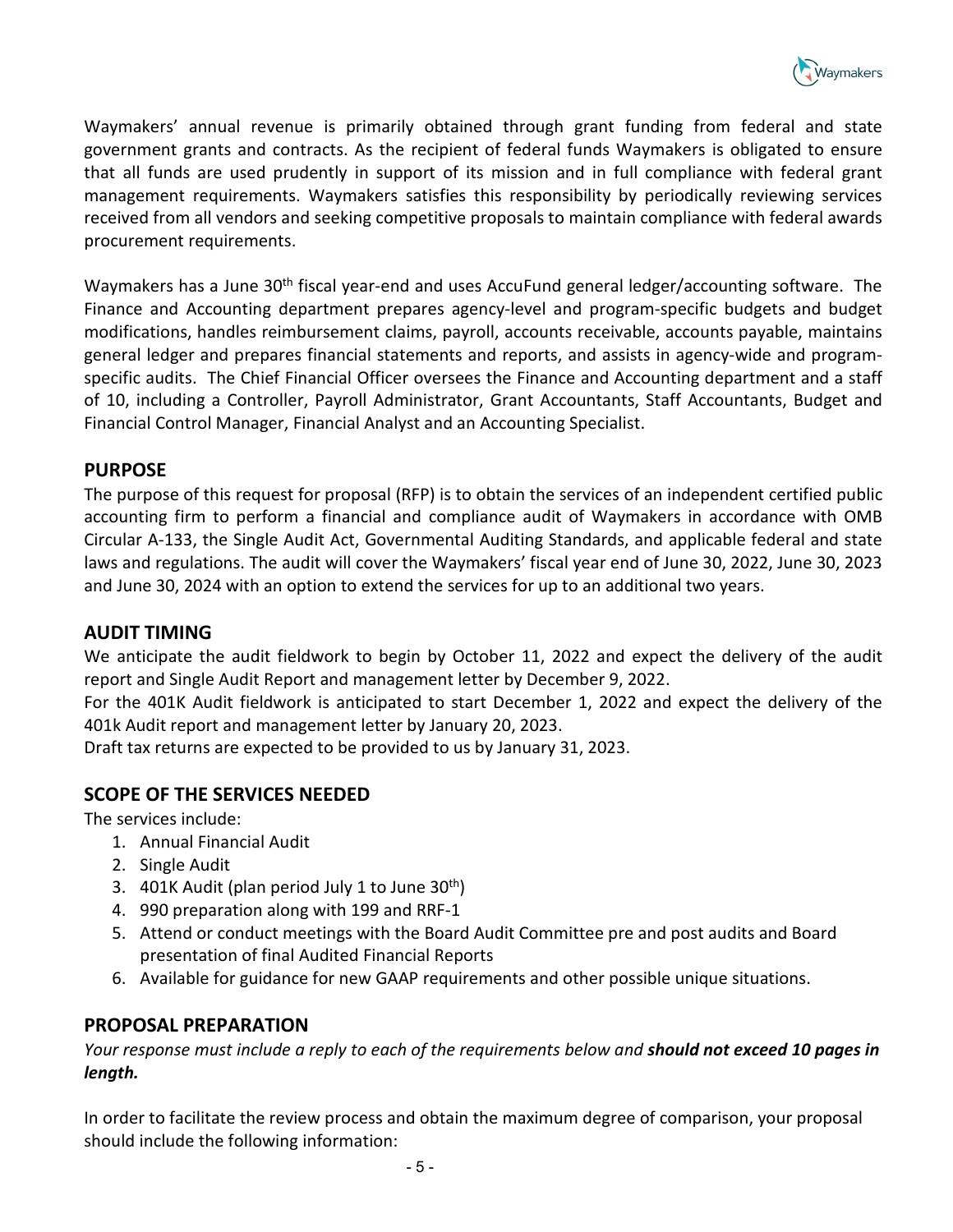

#### **SECTION I - PROPOSAL**

#### **Title Page**

Show request for proposal (RFP) subject, name of proposer's firm, address, telephone and fax numbers, name of contact person, and date of submission.

#### **Executive Summary**

A one- or two-page summary stating the proposer's understanding of the work to be done and making a positive commitment to perform the work within the time period required.

#### **Table of Contents**

A clear identification of the material by section and page number.

#### **Profile of the Proposer**

Include background information on the firm, including location of office(s) and the number of partners, managers, supervisors, seniors, and other professional staff for both the firm as a whole and in the office location performing the audit work. Describe the range of services provided by your firm, including extent of audit, tax, management consulting, IT, and other services.

#### **Qualifications and Experience of Firm**

Describe company experience that is relevant to the proposed services, such as recent experience with other nonprofits of similar size and scope served by your firm in the last three years and types of services rendered to each.

Include a copy of your firm's most recent peer review report, the related letter of comments, and the firm's response to the letter of comments.

#### **Technical Approach and Scope of Work**

A clear description of the approach and methodology for implementing the statement of work. Describe your firm's basic approach to performing an audit, including your preliminary risk assessment, reliance on substantive testing, tests of controls, and interim fieldwork.

#### **Project Organization and Management**

This subsection should show the project team proposed for the work identified (including identification of persons assigned to individual tasks) and, if applicable, the function and responsibilities for major subcontractors. Include a description of how the audit would be conducted. That is, describe the phases of the audit and the use of technology to increase efficiency and reduce costs.

#### **Schedule**

This subsection shall include the period of performance, proposed duration of the project in months and a milestone chart. Time for review and submission of each of the separate audit reports should be included in the schedule.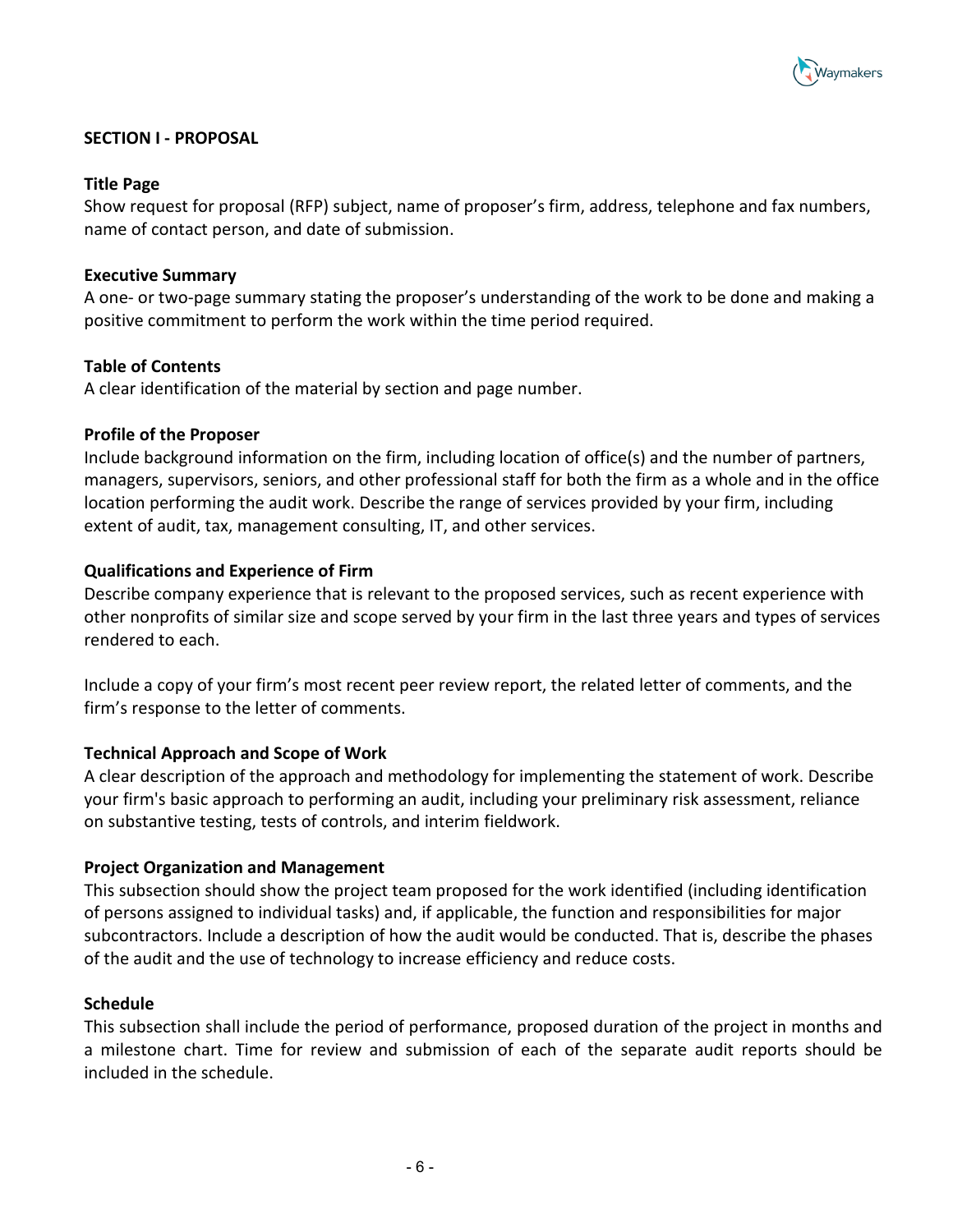

#### **Qualifications and Experience of Staff**

Include a list of personnel to be used on this project and their qualifications. Brief resumes or CVs, including education, experience, type of clients served, and any other pertinent information must be included for each of the key personnel to be assigned for direct work on the project.

#### **References**

Include references for four nonprofit organizations of similar size and scope served by the firm in the last three years. The information should include the name of the nonprofit organization and the key contact at the organization (CFO, chair, treasurer, etc.), contact information (e-mail and phone) for the key contact, the services performed by your firm, and the period of time the reference has been a client of the firm.

# **SECTION II - COST PROPOSAL**

Include a cost statement showing proposed fees to perform the audits. This information should include a table identifying each level of staff hours planned for the audit at the proposed rates and an itemized listing of all other expenses or fees proposed, including travel. List the assumptions upon which the fee may be based, if any. That is, identify any conditions that would cause the firm to request a change in the proposed fee.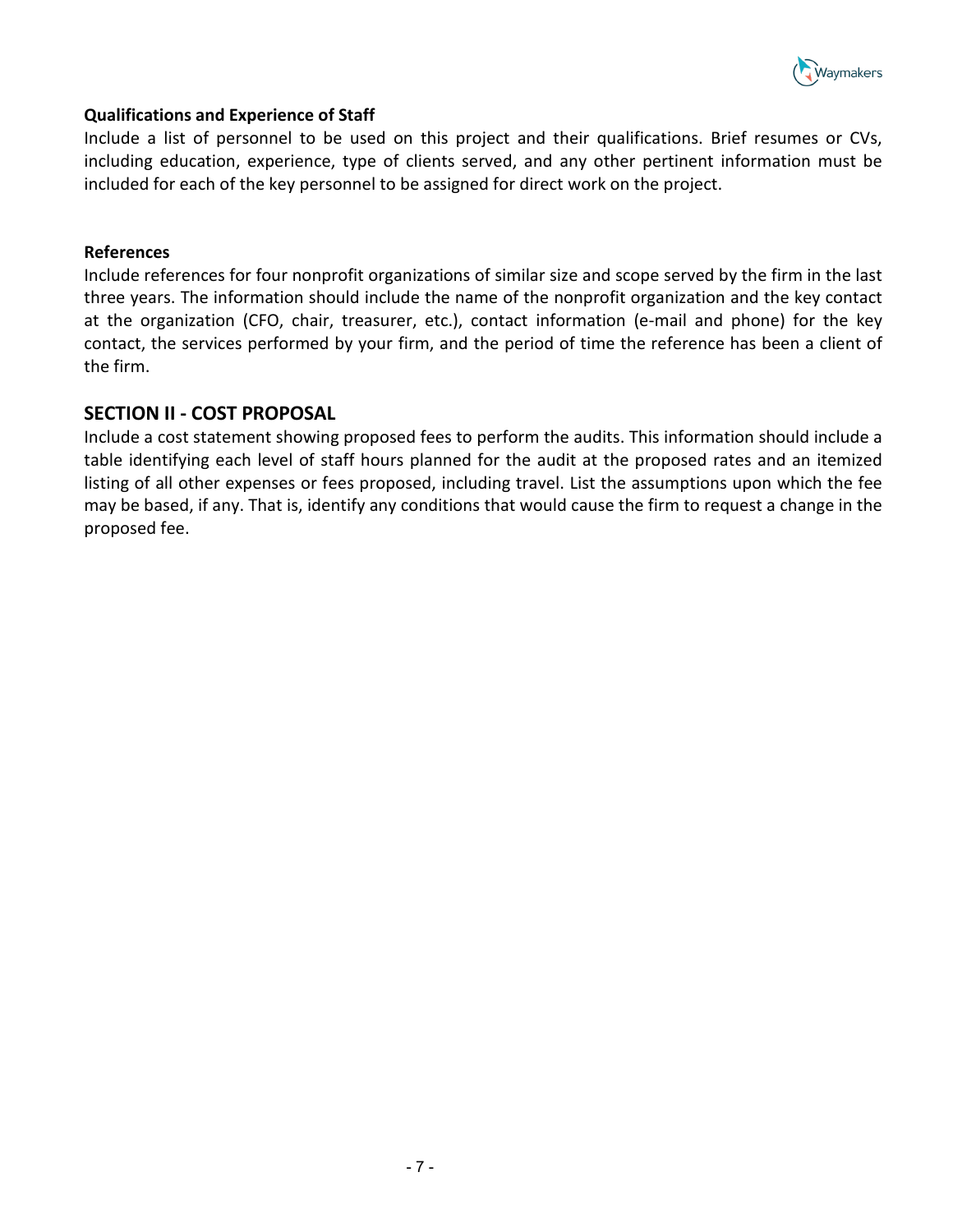

# **RFP PROCESS AND INSTRUCTIONS**

#### **Expectations of Company**

Waymakers requires that prospective vendors

- Disclose any third party outsourced partnerships that may be part of the proposal, including the role and terms of such partnerships.
- Disclose pending litigation or other factors that might impede implementation of the contract.
- Understand and comply with HIPPA regulations.
- Provide services both on-site and remotely.
- Be prepared to make a presentation to the selection committee.
- Upon request, be prepared to provide written response to additional questions.

#### **EVALUATION CRITERIA**

The proposals will be evaluated on the basis of the following criteria and point ranges:

| Responsiveness of the proposal in clearly stating an understanding of the work to be<br>performed:                                                                                                                                                                              |  |  |
|---------------------------------------------------------------------------------------------------------------------------------------------------------------------------------------------------------------------------------------------------------------------------------|--|--|
| Audit coverage and approach<br>٠<br>Reasonableness of overall time estimates as well as the time estimates for each<br>major section of the work to be performed                                                                                                                |  |  |
| <b>Qualifications and experience of firm:</b>                                                                                                                                                                                                                                   |  |  |
| Size and structure of firm and ability to maintain continuity of project<br>٠<br>Recent experience of firm in auditing nonprofits of similar size and scope<br>Reputation of the firm and satisfaction of the firm's services as expressed by<br>current clients and references |  |  |
| Qualifications and experience of staff to be assigned. Education, position in the firm, and<br>years and types of experience will be considered:                                                                                                                                |  |  |
| Qualifications of audit team, including audit experience in similar size and scope<br>Supervision to be exercised over the audit team by firm's management, including<br>п<br>how much time will be spent by partners and managers on site during the audit<br>work             |  |  |
| <b>Cost Factor - Cost of audit</b>                                                                                                                                                                                                                                              |  |  |
| <b>TOTAL POINTS</b>                                                                                                                                                                                                                                                             |  |  |